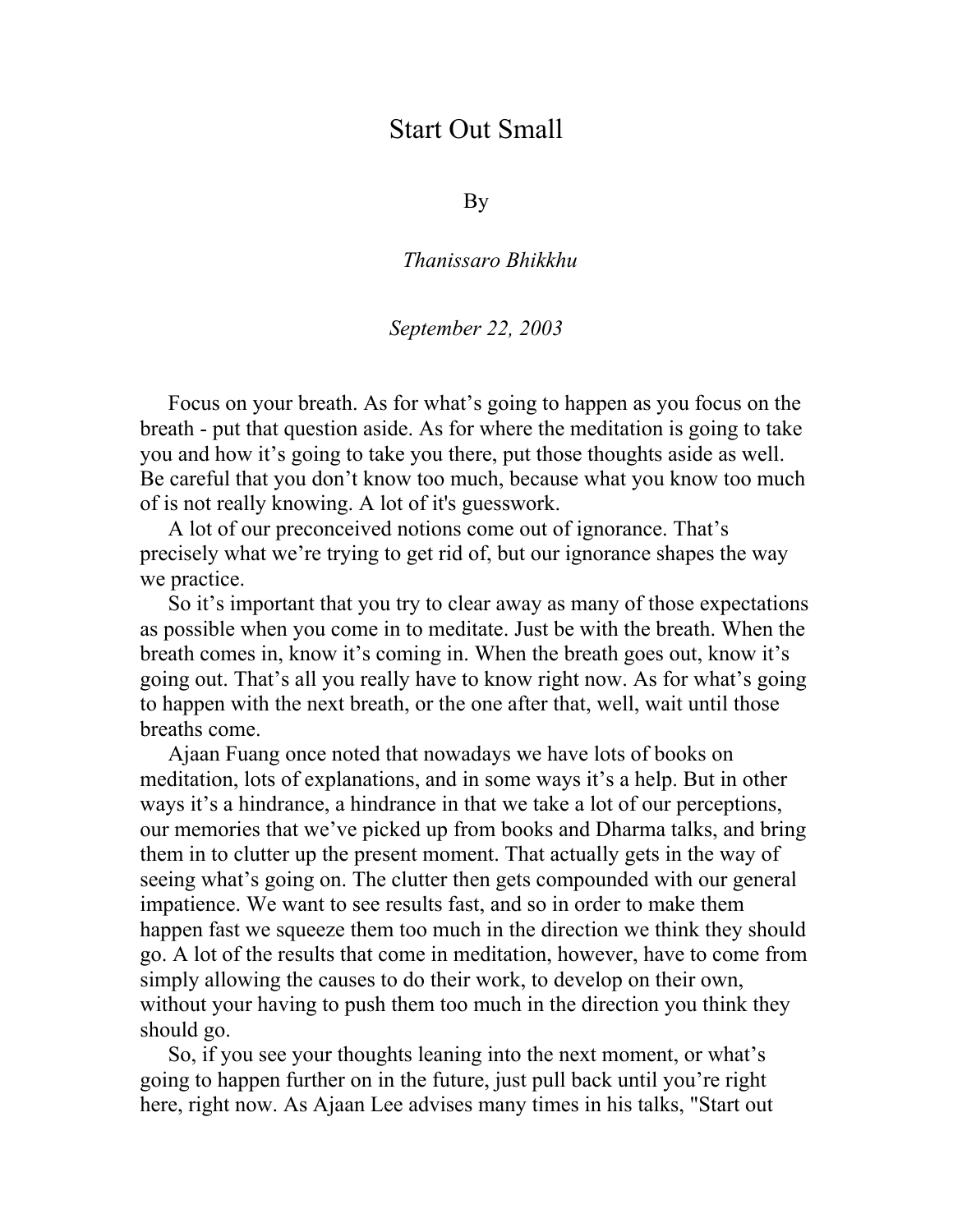small." Notice where you feel the breath, and watch it. If it doesn't feel comfortable, you can nudge it into what seems to be a more comfortable direction. Don't be in too great of a hurry to go on to the next step.

We've got to come from a position of strength when we meditate. There's a passage in the Canon where the Buddha says that a person who doesn't have a basic level of happiness and goodness inside simply cannot do goodness. It sounds like a catch-22, but that's not the point. The point is that we all have a certain amount of goodness in our minds, so tap into that first. The goodness here means not only good intentions, but also having a good-natured attitude toward what you're doing, a good-natured attitude toward the people around you. That's why we chant the passages on goodwill every night, every night.

And bring some humor to the practice, the humor that allows you to laugh at your own mistakes. Without that, things start getting bitter, and when things start getting bitter inside then you start lashing out at the people around you outside. You start criticizing the technique - there are *all kinds* of things you can criticize. But if you can sit back for a bit and tap into your own good-natured attitude—and it's there inside all of us—try to bring that to the fore. Then work from that. It may be a small thing, but you've got to start small.

Start with what you know. The breath is going in. Do you know that? Yes, you know that. It's going out. Do you know that? Well, yes, you know that, too. Okay, know just that much. Don't forget that. Is it comfortable? You may not be sure. Could it be more comfortable? Well, experiment and see. Try to sensitize yourself to how the breathing feels. Without sensitivity, it all becomes mechanical, and when it becomes mechanical it becomes a chore. And when it becomes a chore the mind is going to start to rebel.

So, ask yourself, "What really feels good when you're breathing right now?" If you can't figure out what really feels good, just hold your breath for a while until the mind is screaming at you that you've got to breathe, you've got to breathe. Then when you breathe in, notice where it feels really good. Take that as your guide.

We in the West seem to be especially cut off from our own bodies. We're so much in our heads. The area of the body becomes unexplored territory, like those old maps from the fifteenth and sixteenth centuries. They would show the coastlines of continents with huge blank areas in the interior. "Here Be Tigers," they'd say. Who knew what was in there! It's the same with the body. We know a little bit about it, but there are huge unexplored areas inside.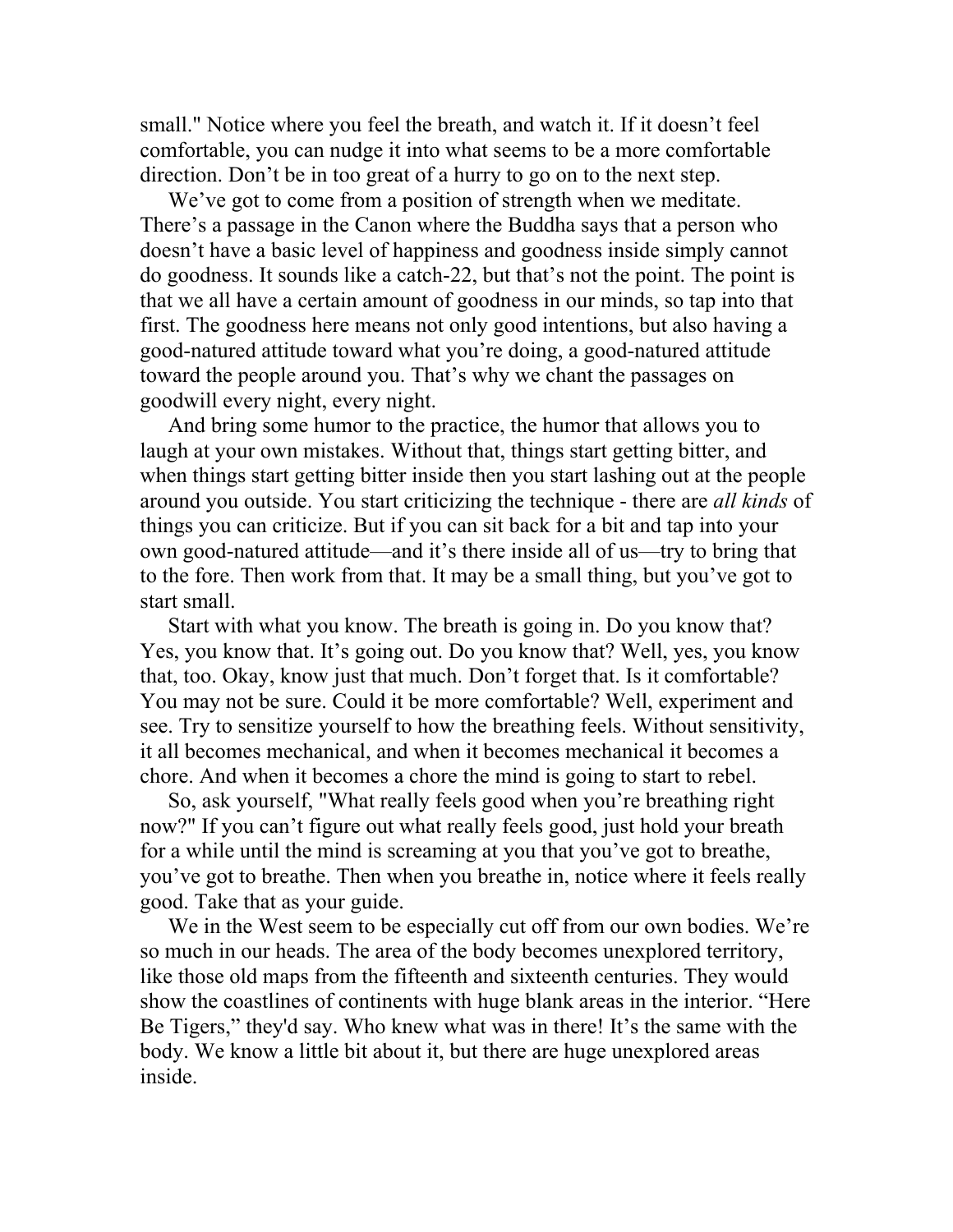So we take as our beachhead this one point where we know the breath is coming in, we know the breath is going out. We know whether the breath is comfortable or not, and we begin to get a sense of what adjustments can be made to make it more comfortable so that it feels really good just breathing in right here, breathing out right here.

As for the other steps in the meditation, put them aside for the time being. Make sure you've got this step well under control. The people who try to take on too much at once are the ones who end up not mastering anything at all. Even if your progress is incremental, at least it's progress. You're building solidly, on a solid foundation. That's what matters. Otherwise the meditation is like a ladder that you lean up against a very unstable wall: You may be able to climb very high, but when the wall crumbles you're really going to be in bad straits.

Try to build step by step on what you really know. As for what you've heard about how the meditation is supposed to develop, or even if you've had experiences in the past where it's developed in interesting ways, put those aside for the time being. Don't let them clutter up your mind, because any progress in the meditation has to come from being very solidly in the present moment, fully focused on what you've got right here. If you've got a lot of expectations cluttering up your view, you're not going to see what you've got right here. Any progress that comes that way isn't genuine.

As Ajaan Lee says, "Be willing to be dumb about the meditation." Sometimes this is called "beginner's mind," but for me it's always been more effective to say, "Be dumb about it." There's so much you may have heard about the meditation, but how much do you really know? You know if the breath is coming in or going out; you know if your mind is with the breath or it's wandered off: Focus on being really clear about that, as continuously as possible. It's that state of continual clarity that actually develops the state of concentration you're looking for, the developed mindfulness you're hoping for.

It starts in these tiny steps. So whether the results come fast or slow, at least make sure you're getting the causes right. And they're simple: Be with the breath - all the way in, all the way out - *just this breath*.

If the breath is uncomfortable, you can adjust it. You're not required to breathe in a particular way. You're not required to be totally uninvolved with the breath. There has to be some involvement with the breath whether it's conscious or unconscious, so it might as well be conscious. You might as well learn to be sensitive to what's going on.

This simple exercise, if you allow it to do its work, will bring the results you want. In fact, it'll bring results better than you might expect. If you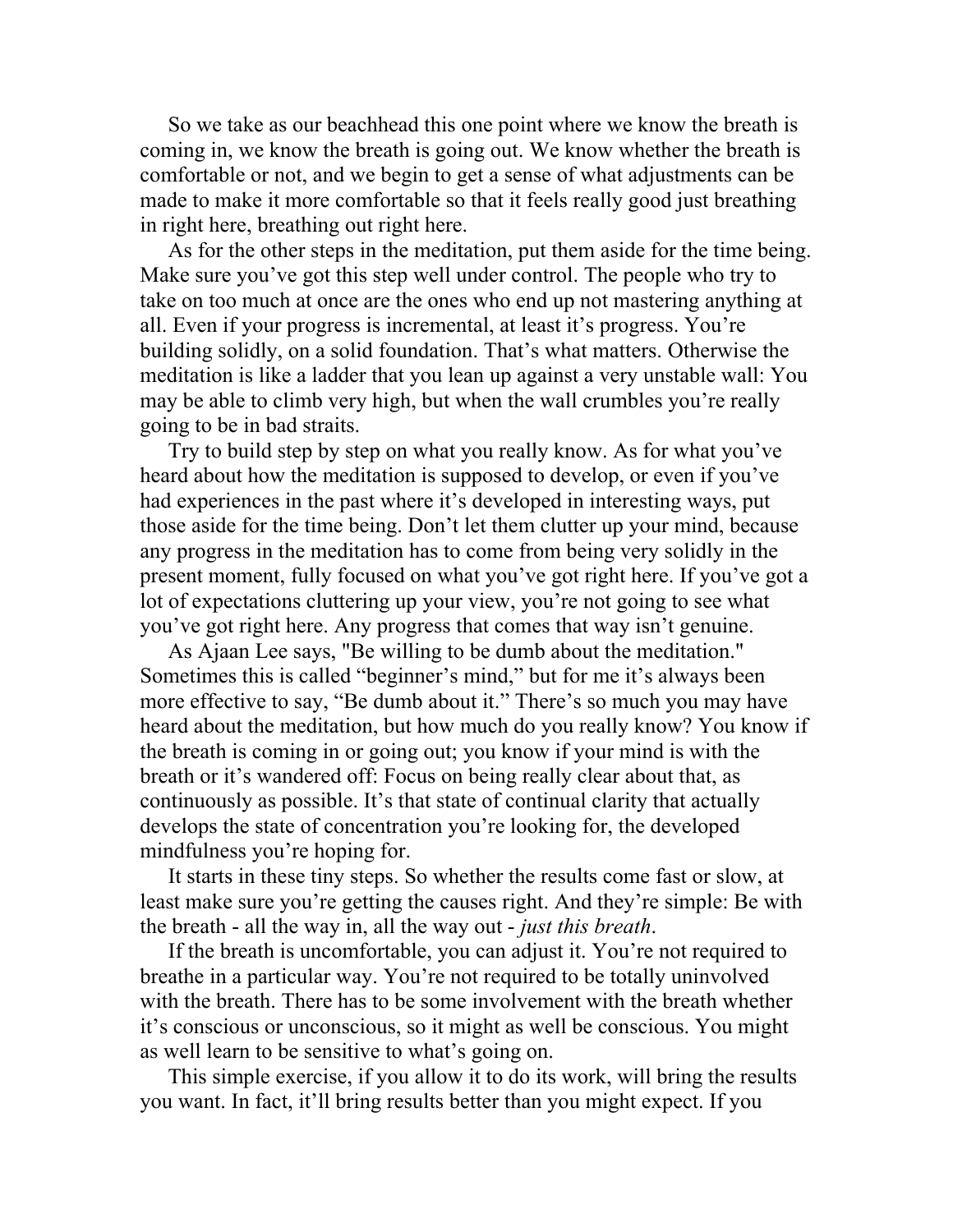clutter up your meditation with your expectations, that's all you get: things that seem to fit in with your expectations. If you allow the meditation to be a little more open-ended, it creates the possibility for other things to happen as well, many times better things, more genuine things.

So have faith in the process. If you have the causes right, the results have to come. Even if what you're doing right here seems to be a small thing, remember that all the great things in the world had to start out small.

Coastal redwoods come from the tiniest little seeds imaginable. Even though the seeds may be small, don't underestimate their potential. The spot where you're with the breath may seem to be a small thing, but as you get down into it you find that there's a lot there. In fact, the Buddha's teachings on causality have one big, consistent point: that whatever's happening in the universe, the basic pattern is something you can discern right here in the present moment. It's what in chaos theory they call "scale invariance." The patterns on the macro-scale are the same thing as on the micro-scale. Well, you've got the micro-scale right here.

On the macro-scale, you see that scientific theories keep changing, sometimes very fast. Many times they're not anything you can directly observe, because they're based on so many assumptions. But on the microscale—right here in the present moment, your mind with the breath—all the basic processes that you're going to need to know for Awakening are occurring. It's simply a matter of getting more and more sensitive right here. So, even though it may seem like a small spot, it's got a lot of potential.

It's like a kind of seed they have in Thailand. There's a particular plant whose seed has a diameter about that of a quarter. If you break the shell, stick it into about three gallons of water and come back a couple of hours later, you find that your three-gallon container is filled with what look like little vermicelli noodles. What was in the shell was just sitting there waiting to soak up water. This small spot in the present moment is like that. There's a lot to tease out in here, so don't be disdainful of its potential. Learn to start out small, and those small things are going to reward you.

Like that old fable of the mouse and the lion. The lion saved the mouse's life and later on the mouse was able to save the lion's life - even though the lion was originally pretty disdainful of what the mouse claimed it was going to be able to do. But it could. It could eat through that net.

So this little present moment that you've got right here: Don't step on it hoping that you're going to get someplace higher. Focus right here and really give it the space to open up. Whether it opens up slowly or quickly, that's not the issue. The issue is that you give it the space, you give it the time, you're patient and watchful enough to allow it to open.